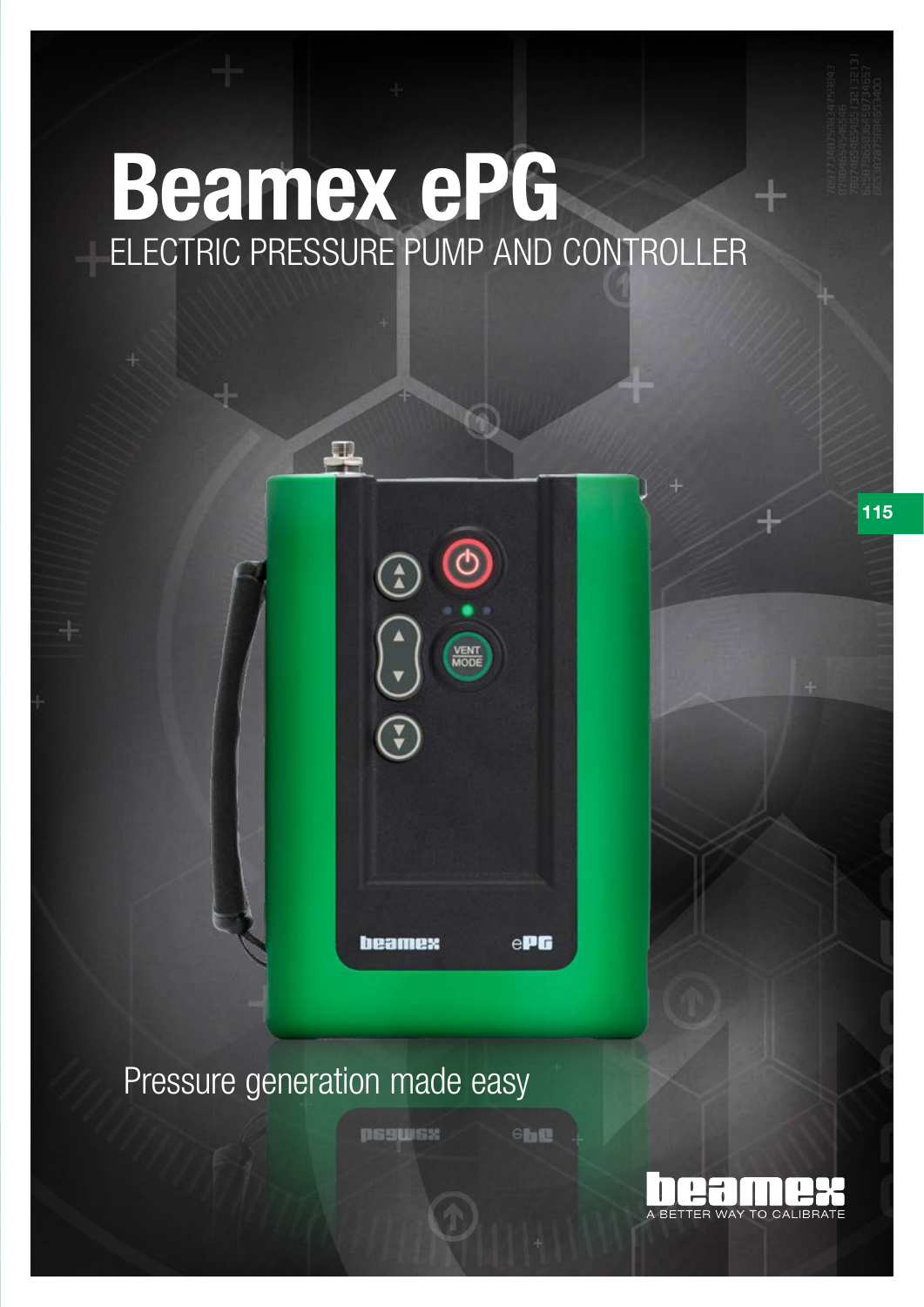# Portable, battery-operated pressure generator

The Beamex ePG is a portable, battery-operated pressure generator (pump) for industrial pressure calibration applications in ranges from -0.85 bar (-12.33 psi) up to 20 bar (300 psi). It provides an effortless and quick way to generate pressure.

# Main features

#### Easy pressure generation

The ePG is simple and easy to use. It provides a fast and effortless way to generate pressure and vacuum for various pressure calibration applications. Simply use the backlit coarse and fine adjustment buttons to generate the required pressure or vacuum.

#### Flexibility – use with any calibrator

The ePG pressure generator can be used with any existing pressure calibrator, so there is no need to purchase a new one. Just replace your existing manual hand pump with the Beamex ePG and start making your life easier.

### Convenience, backed by the powerful battery

The ePG has a powerful field-replaceable rechargeable battery pack with status indication. The battery has a status check feature, it provides a long operation time, and it can be quickly charged either inside the pump or separately.

### Avoid downtime

The most common maintenance tasks can be carried out by the user, so there's no need to send the pump to Beamex for service. And even if the pump is sent to service, you can still use your calibrator.

#### Be ready for the field

The robust ePG is made for field use and it is water and dust proof. The pump can be easily held and operated with one hand while working in the field. The shoulder strap allows you to carry it or hang it.

### Automate and make it even easier

When the ePG is used together with the Beamex MC6 family of calibrators, it forms a fully automatic documenting pressure calibration system, ensuring calibrations are repeatable, avoiding errors in manual calibration, and saving both time and money. The optional MC6 communication will be added to ePG and MC6 family calibrators with a firmware update in the near future.

### Applications

The ePG is ideal for all industrial pressure calibration applications. These include calibration of pressure instruments such as pressure transmitters, analogue and digital pressure indicators, pressure switches, pressure sensors, pneumatic transmitters, and other pressure instruments. Most industrial pressure calibration applications will benefit from using the ePG.

Industries that will especially benefit from the ePG include calibration service, power and energy, chemical, pharmaceutical, food & beverage, automotive, water and wastewater, pulp and paper, and oil & gas.

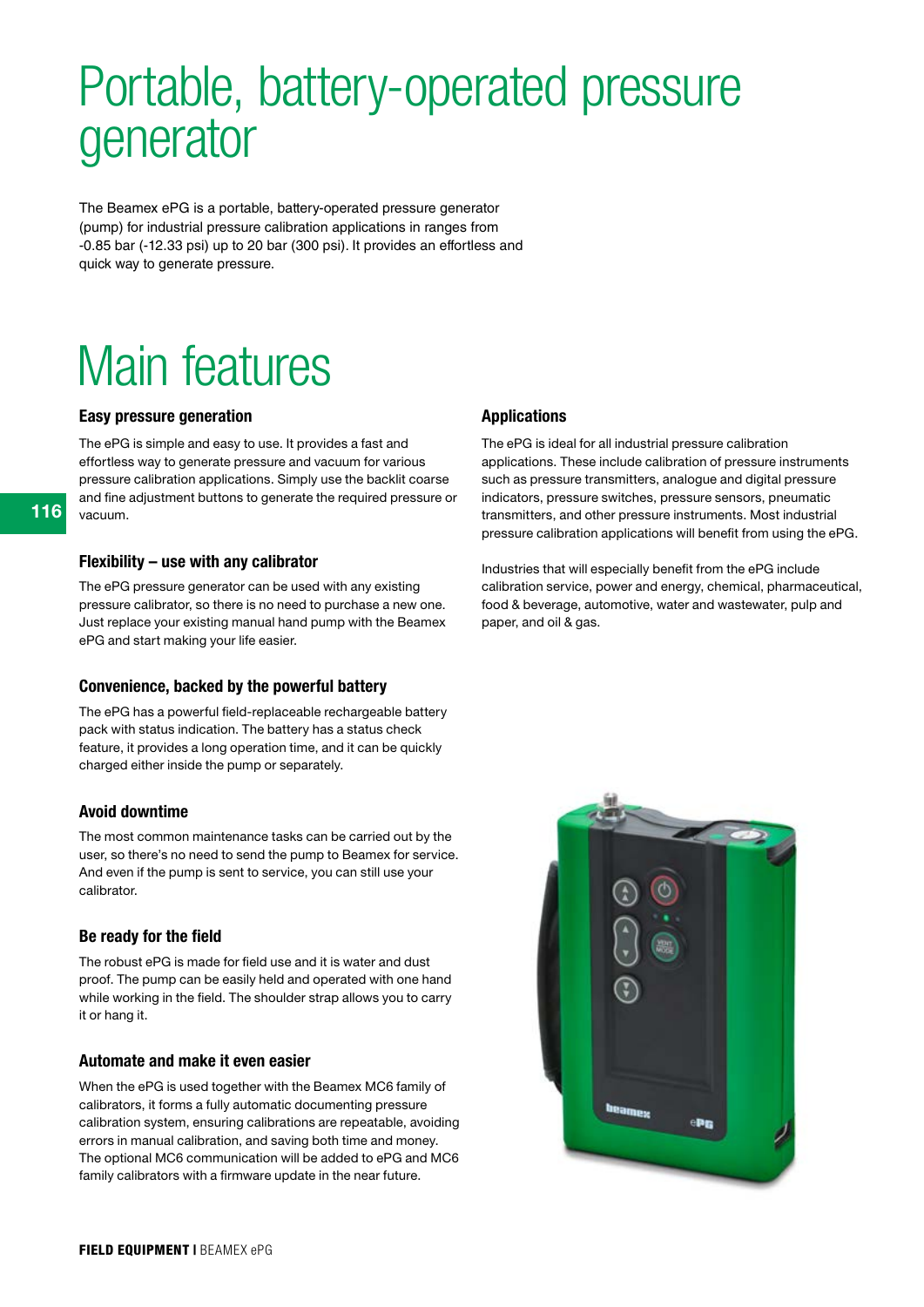## General specifications

| <b>FEATURE</b>                                                                                                       | <b>SPECIFICATION</b>                                                            |
|----------------------------------------------------------------------------------------------------------------------|---------------------------------------------------------------------------------|
| Pressure Range <sup>1)</sup>                                                                                         | $-0.85$ to 20 bar $(-12.33$ to 300 psi)                                         |
| <b>Pressure Generation Sensitivity</b><br>Range -0.85 to 20 bar (-12.33 to 300 psi)                                  | $< 5$ mbar ( $< 0.07$ psi)                                                      |
| Pressure Generation Time <sup>2)</sup><br>Range 0 to 20 bar (0 to 300 psi)<br>Range 0 to -0.85 bar (0 to -12.33 psi) | $< 90$ sec<br>$<$ 30 sec                                                        |
| <b>Wetted Parts</b>                                                                                                  | Aluminum, brass, stainless steel, thermoplastic polyester, food grade LMS oil   |
| Dimensions $3)$                                                                                                      | Height 231 mm (9.1 inch)<br>Width 157 mm (6.2 inch)<br>Depth 62 mm (2.4 inch)   |
| Weight                                                                                                               | $\sim$ 2.3 kg ( $\sim$ 5 lb)                                                    |
| <b>Pressure Port</b>                                                                                                 | G1/8" (ISO228/1) female port with adapter included for Beamex low pressure hose |
| <b>Filter Element</b>                                                                                                | Filter element (36 micron) included in pressure port                            |
| Pressure Media                                                                                                       | Clean dry non-corrosive gas                                                     |
| <b>Battery Pack</b>                                                                                                  | Li-ion battery pack with USB-C connector. 14.4 V                                |
| Charger                                                                                                              | USB Type-C charger, Power Delivery Profile 4. 20 V                              |
| Storage Temperature                                                                                                  | -20 to 60 °C (-4 to 140 °F)                                                     |
| <b>Operating Temperature</b>                                                                                         | 0 to 45 °C (32 to 113 °F)                                                       |
| Warranty                                                                                                             | 1 year                                                                          |

1) Valid at nominal barometric pressure of 1013 mbar abs (14.69 psi abs) 2) Valid for connected volume of max 20 ml

3) Without removable pressure connector

All specifications are subject to change without notice.

## Delivery content

### BEAMEX EPG COMPLETE KIT (9021115) INCLUDING:

- Beamex ePG
- Hard case for ePG
- Battery pack, Li-ion (installed)
- Hand and shoulder straps (installed)
- Warranty terms
- User manual
- USB Type-C charger with a country-specific power cord and mains plug
- USB Type-A to Type-C communication cable
- Pressure T-hose set
- Pressure fitting plug set
- USB Type-C dust covers (5 pcs)

### OPTIONAL ACCESSORIES / SPARE PARTS

- USB Type-C charger with a country-specific power cord and mains plug
- USB Type-A to Type-C communication cable (6690980)
- USB Type-C dust covers (5 pcs) (8006120)
- Shoulder strap (8006110)
- Piston seal service kit (8006130)
- Cylinder service kit (8006140)
- Non-return valve kit (8006145)
- Mesh filters for output connector (5 pcs) (8006160)
- Adhesive vents (3 pcs) (8006165)
- Pressure T-hose set (8009550)
- Pressure fitting plug set (8003610)
- Hard case for ePG (8003350)